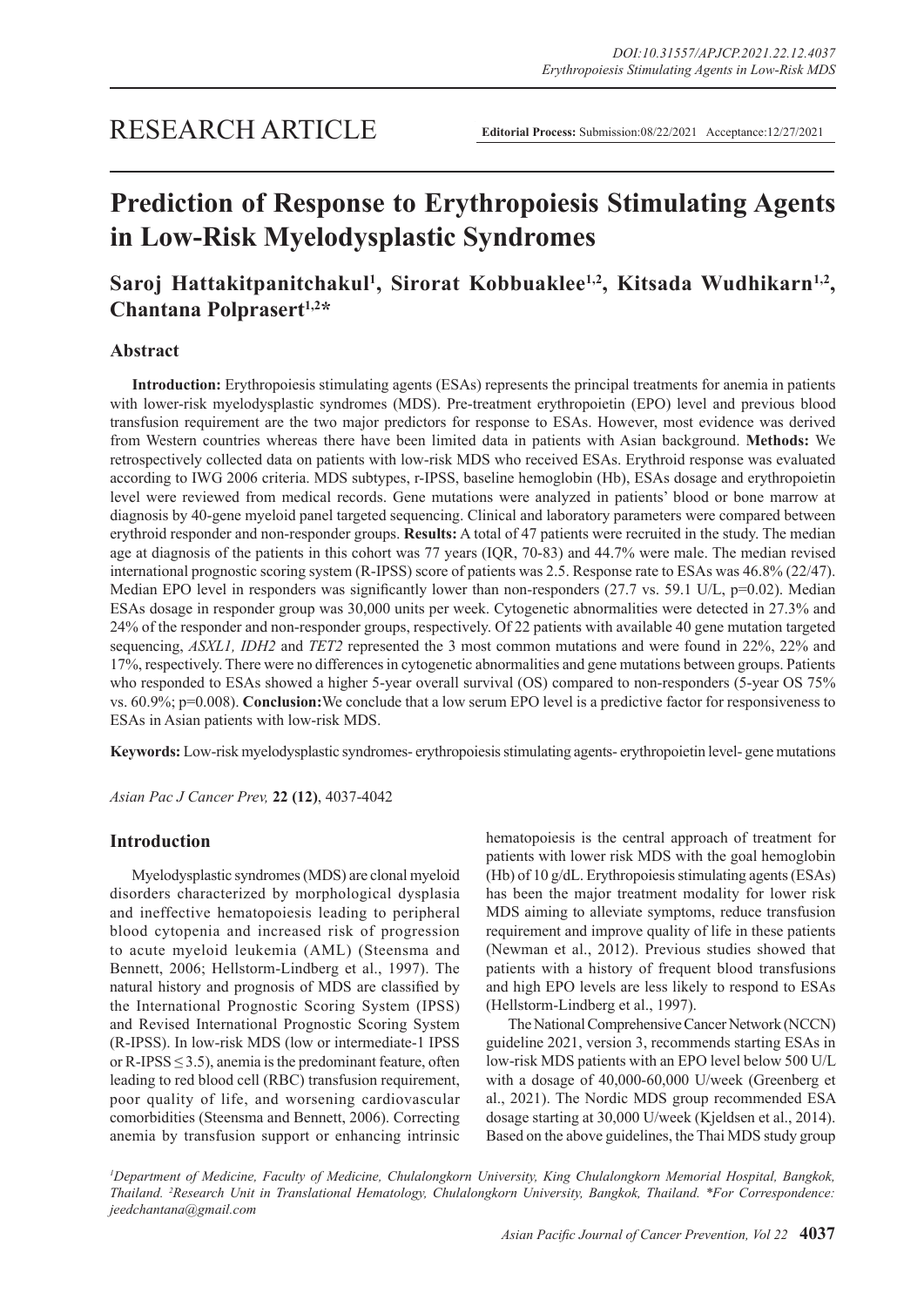#### *Saroj Hattakitpanitchakul et al*

also suggested to initiate treatment with ESAs in low-risk MDS with an EPO level < 500 U/L at a starting dose of 30,000-40,000 U/week (Hellstorm-Lindberg et al., 1997; Suporn et al., 2011). These recommendations were based on studies of Western populations. Herein, we conducted this study, focusing on MDS patients in Thailand to validate whether effective dosage levels derived from Western studies can be generalized to Asian populations or whether dosage modifications are necessary.

We aimed to examine EPO level as a predictor of ESAs responsiveness and to identify optimal dosage of ESAs treatment. In addition to EPO level, other relevant clinical factors and mutational attributes were also analyzed to determine potential association with ESAs responsiveness.

### **Materials and Methods**

#### *Patients and study design*

We retrospectively reviewed medical records of low-risk MDS patients who received ESAs at King Chulalongkorn Memorial Hospital between January 2014 and March 2020. MDS was diagnosed by bone marrow aspiration and biopsy according to WHO classification 2016 (Arber et al., 2016). Patients were categorized using the R-IPSS into a low-risk group (R-IPSS  $\leq$  3.5), and a high-risk group (R-IPSS > 3.5) (Santini 2011). Inclusion criteria for this study were defined as: 1) Low-risk MDS (R-IPSS score  $\leq$  3.5), 2) Age  $\geq$  18 years old, and 3) Patients received ESA treatment. Patients with therapy-related MDS and history of pure red cell aplasia were excluded. Erythroid response was evaluated at 4 and 8 weeks after treatment according to International Working Group criteria (IWGc) (Cheson et al., 2006).

We abstracted relevant clinical information including baseline characteristics, comorbidities, R-IPSS score, MDS subtype, EPO level, gene mutations, chromosome study, reticulocyte count, complete blood count at baseline, 4 weeks, and 8 weeks after the treatment with ESAs, and dosage of ESAs from electronic medical records. According to the erythroid response criteria, patients were classified into two groups (responder and non-responder).

Erythroid response criteria were defined as: 1) Hb level increases  $\geq 1.5$  g/dL, or 2) relevant reduction of units of RBC transfusion by an absolute number of at least 4 RBC transfusions/ 8 weeks compared with the pretreatment transfusion numbers in the previous 8 weeks. Only RBC transfusions given for a Hb level  $\leq$  9.0 g/dL at pretreatment were counted in the RBC transfusion response evaluation (IWGc) Cheson et al., 2006). This study was approved by the Institutional Review Board, Faculty of Medicine, Chulalongkorn University, Bangkok, Thailand (IRB number 450/62).

For targeted sequencing, DNA from bone marrow or peripheral blood was extracted using Gentra Puregene Blood Kit (Qiagen). Samples were processed and sequenced with IONS5 sequencer using custom 40-gene myeloid panel (Supplementary Table 1). Extracted DNA were prepared using the Ion ChefTM system. Variants were analyzed using Ion ReporterTM software as previously described (Christina Ferrone et al., 2018).

Serum erythropoietin level was measured using chemiluminescence technique using IMMULITE 2000 system-erythropoietin (EPO) Assay.

#### *Statistical analysis*

Continuous variables were described using median and interquartile range using student's t test or Wilcoxon rank sum test for comparison between groups. Categorical parameters were report as frequency and percentage. The comparison of categorical data between two groups were performed using Chi-square or Fisher exact test. Patient characteristics (comorbidities, R-IPSS, subclasses of MDS, EPO level, gene mutations, chromosome study, reticulocyte count) from each of the two groups were compared by Chi square test and Wilcoxon rank sum test. ESAs dosage in the responder group was demonstrated by median value. Survival analysis was performed using Kaplan-Meier estimate with log-rank comparison. Univariate logistic regression analysis was performed to determine predictive factor for ESA responsiveness. P-value less than 0.05 were considered statistically significance. All statistical analyses were performed using Stata version 15.1.

### **Results**

A total of 47 low-risk MDS patients were included in this study. Baseline patient characteristics are displayed in Table 1. Gender and age did not show differences between responder and non-responder groups. MDS with multilineage dysplasia (MLD) was the most common subtype (59.6%), followed by single lineage dysplasia (SLD) 36.2%, MDS with ring sideroblast (RS) 2.1%, and excess blast-1 (EB-1) 2.1%. Erythroid response was evaluated at 4 and 8 weeks after ESA treatment. Of 47 patients, response to ESA was observed in 22 patients (46.8%). There was no difference in median R-IPSS score and cytogenetic abnormalities between responder and non-responder groups. Subtype of MDS was not different between the 2 groups. Median R-IPSS score was 2.5, which was similar in both groups. Cytogenetic abnormalities were detected in 27.3% and 24.0% of the responder and non-responder groups, respectively (p=0.79) (Supplementary Table 2).

The median EPO levels were 59.1(IQR 25.2-185) U/L and 27.7(IQR 13.1-58.5) U/L in the non-responder and responder groups, respectively (p=0.02) (shown in Table 2 and Fig. 1). Hb levels at baseline were not significantly different between the responder and non-responder groups  $(8.5 \text{ vs } 8 \text{ g/dL}, \text{p=0.52})$ . After treatment with ESAs, Hb levels in the responder group were significantly higher than those in the non-responder group at 4 weeks (10.3 vs. 7.7 g/dL,  $p<0.001$ ) and 8 weeks (10.9 vs. 8.1,  $p<0.001$ ), respectively (shown in Table 3). In the erythroid responder group, median dose of ESA was 30,000 units per week (10,000-60,000). The median duration of response in responder group is 24 months (IQR 10-28 months).

Next generation sequencing using 40-gene myeloid panel was completed for 22 cases (11 responders, 11 non-responders). The most frequent gene mutations were *ASXL1* (22%), *IDH2* (22%) and *TET2* (17%),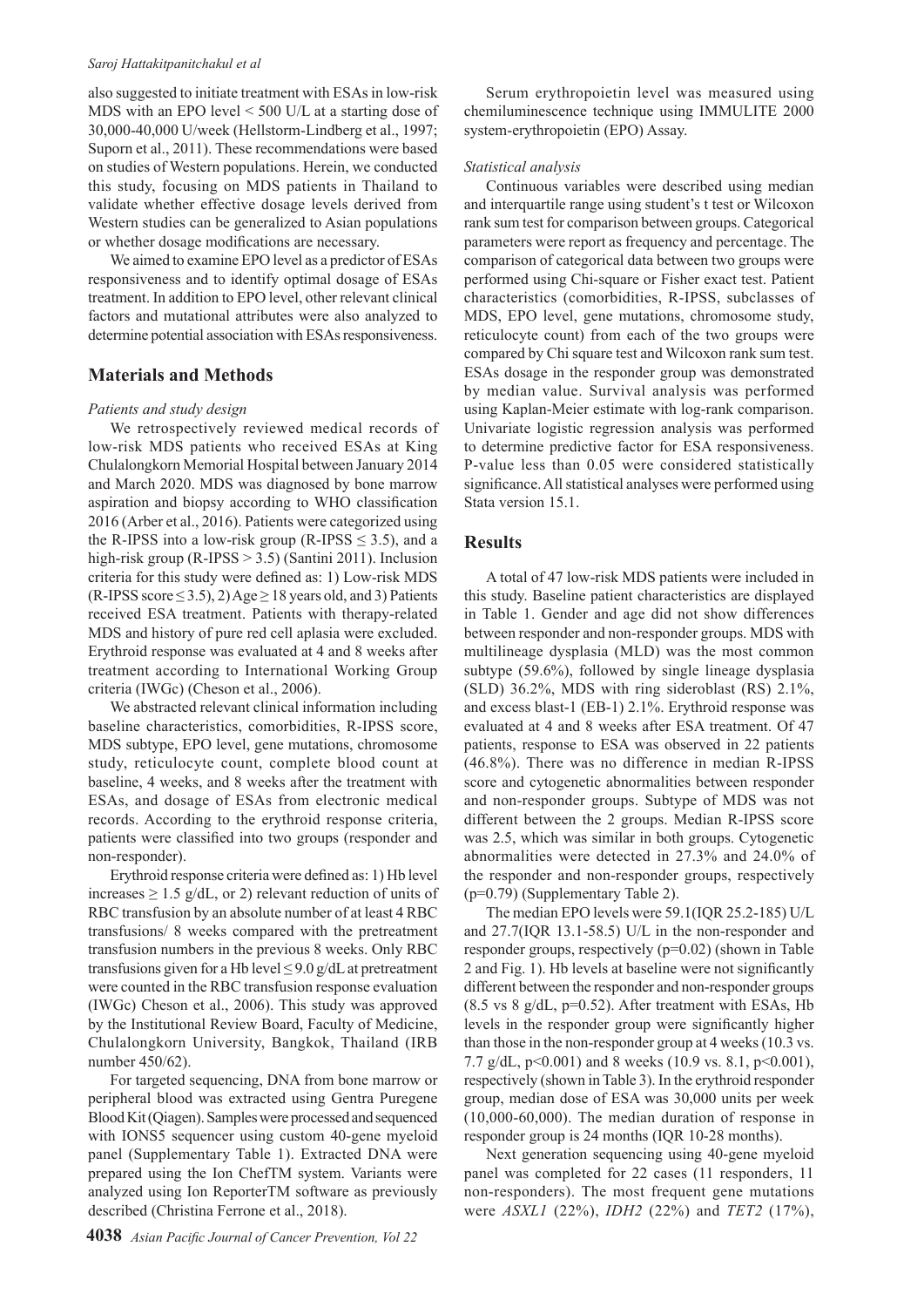

EPO: Erythropoietin, ESA: Erythropoietin stimulating agent

Figure 1. Comparing Erythropoietin (EPO) Level between Erythropoiesis Stimulating Agents (ESAs) Response Group Using Wilcoxon Rank Sum Test.

respectively. There were no differences in gene mutations found between the 2 groups (shown in Figure 2 and Supplementary Table 3 and 4). Patients who responded to ESAs showed better 5-year OS rate compared to non-responders (75% vs. 60.9%; p=0.008) (shown in Figure 3).

### **Discussion**

In line with the data from the western countries (Santini 2011; Wallvik et al., 2002). EPO level in the responder group is significantly lower than in the non-responder group. However, the level of EPO in non-responder group in our study is much lower than what was reported in the



Figure 2. Gene Mutations in Responder and Non-Responder Groups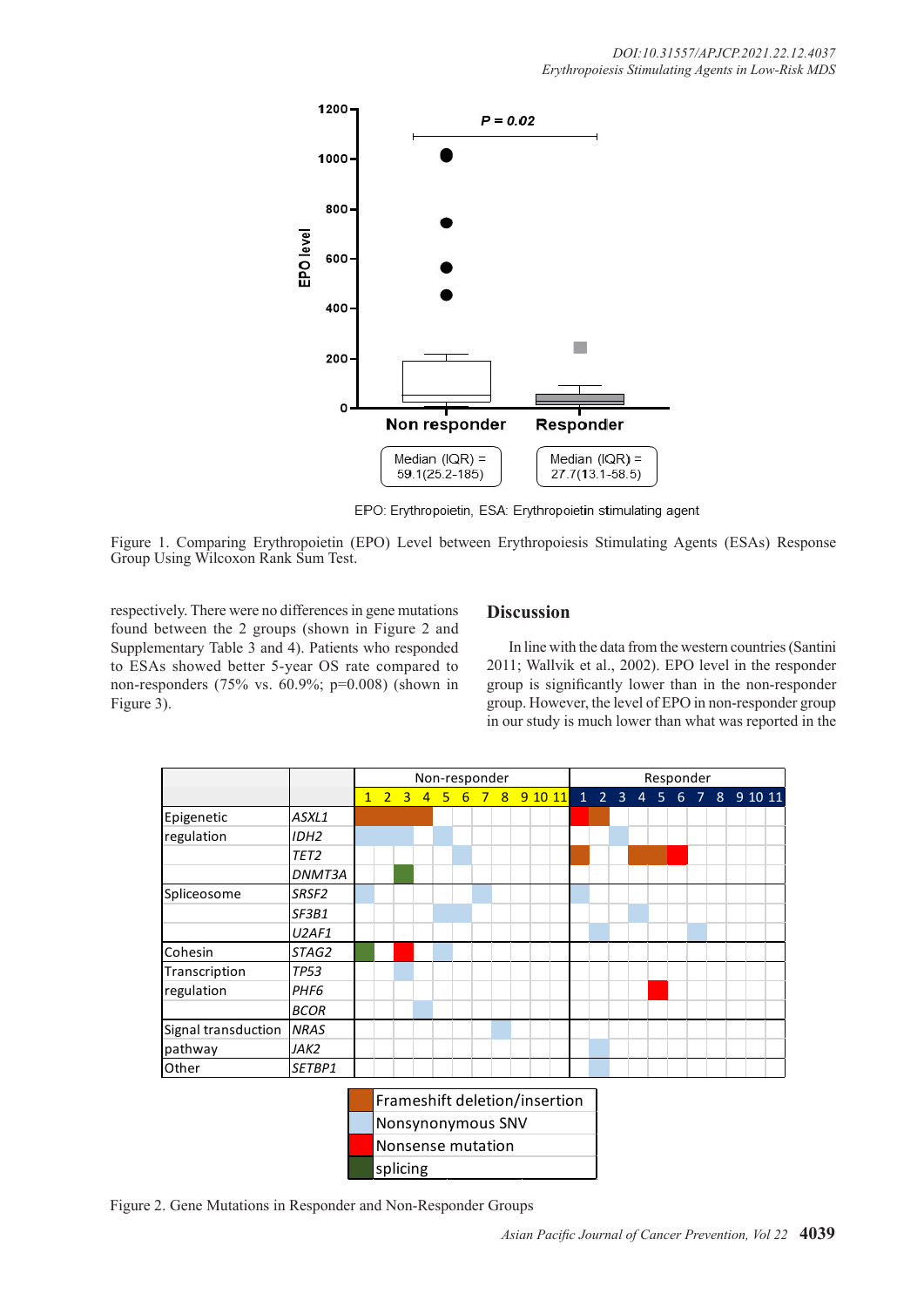#### Table 1. Characteristics of the Patients

|                                               | Total<br>$(N=47)$   | No response<br>$(N=25)$ | Response<br>$(N=22)$ | $P-$<br>value       |
|-----------------------------------------------|---------------------|-------------------------|----------------------|---------------------|
| Sex, $n$ (%)                                  |                     |                         |                      | $0.49^{\rm a}$      |
| Male                                          | 21(44.7)            | 10(40)                  | 11(50)               |                     |
| Female                                        | 26(55.3)            | 15 (60)                 | 11(50)               |                     |
| Subclass, $n$ $(\%)$                          |                     |                         |                      | $0.56^{\mathrm{a}}$ |
| <b>MLD</b>                                    | 27(57.5)            | 15(60)                  | 12(54.5)             |                     |
| <b>SLD</b>                                    | 18 (38.3)           | 9(36)                   | 9(41)                |                     |
| RS-SLD                                        | 1(2.1)              | 1(4)                    | 0(0)                 |                     |
| EB1                                           | 1(2.1)              | 0(0)                    | 1(4.5)               |                     |
| Underlying, $n\frac{6}{6}$                    |                     |                         |                      |                     |
| $DM$                                          | 11(23.4)            | 8(32)                   | 3(13.6)              | $0.14^{a}$          |
| Hypertension                                  | 20(42.6)            | 12(48)                  | 8(36.4)              | $0.42^{\rm a}$      |
| Renal                                         | 5(10.6)             | 1(4)                    | 4(18.2)              | 0.17 <sup>a</sup>   |
| Cytogenetic                                   |                     |                         |                      | 0.79a               |
| Normal                                        | 35(74.5)            | 19(76)                  | 16(72.7)             |                     |
| Abnormal                                      | 12(25.5)            | 6(24)                   | 6(27.3)              |                     |
| RIPSS, median (p25-p75)                       | $2.5(2-2.5)$        | $2.5(2-2.5)$            | $2.5(2-2.5)$         | 0.67 <sup>b</sup>   |
| BUN, median (p25-p75)                         | $18(13-26)$         | $17(13-25)$             | $18(13-31)$          | 0.76 <sup>b</sup>   |
| Creatinine, median (p25-p75)                  | $1.07(0.78-1.24)$   | $1.02(0.74-1.16)$       | $1.13(0.85-1.29)$    | 0.23 <sup>b</sup>   |
| Reticulocyte count, median (p25-p75)          | 52000 (33000-88000) | 44000 (28000-82000)     | 65000 (39000-89000)  | $0.35^{b}$          |
| Ferritin, median (p25-p75)                    | 808 (318-1304)      | 820 (325-1157)          | 771 (239-1773)       | $0.53^{b}$          |
| Blood transfusion per month, median (p25-p75) | $0(0-0)$            | $0(0-5)$                | $0(0-0)$             | $0.13^{b}$          |
| <b>CBC</b>                                    |                     |                         |                      |                     |
| Hemoglobin $(g/dL)$                           | $8.3(7.3-8.9)$      | $8(7.4-8.8)$            | $8.5(7.3-9)$         | 0.52                |
| Hematocrit (%)                                | $26.1(23-28.1)$     | $25.7(22.7-28.1)$       | 26.8 (23.4-28.2)     | 0.41                |
| WBC (Cell/mm <sup>3</sup> )                   | 4820 (3500-5710)    | 4555 (3135-5425)        | 5090 (4190-6540)     | 0.18                |
| Neutrophil (%)                                | $57(48-66.2)$       | 54.3 (39.7-64.2)        | 58.1 (53.7-68.9)     | 0.12                |
| Platelet $(x10^3/mm^3)$                       | 166 (97-262)        | 142 (92-263)            | 170 (101-262)        | 0.65                |

<sup>a</sup> P-value from chi-square test; <sup>b</sup>P-value from Wilcoxon rank sum test; MLD, Multilineage dysplasia; SLD, Single lineage dysplasia; RS-SLD, Ring sideroblast with single lineage dysplasia; EB1, Excess blast-1; DM, Diabetes mellitus; R-IPSS, Revised international prognostic score system; BUN, Blood urea nitrogen;  $p25-p7$ ;  $25<sup>th</sup>$  percentile –  $75<sup>th</sup>$  percentile; WBC, White blood cell

Caucasian population. Possible causes of different EPO levels among the studies could be due to differences in patient or clinical characteristics such as ethnicity, baseline R-IPSS, and different subtype of MDS. The maximum EPO level in the responder group of our study was 245 U/L, suggesting that erythropoietin cut-off levels suitable for ESAs treatment for Asian patients might be lower than Western patients. Since ESAs usage has been reported to be associated with a 1.6-fold increased risk of myocardial infarction and thrombotic complications, conservative use of ESAs should be maintained to prevent adverse events (Lippi et al., 2010; Horvath-Puho et al., 2018). However, the appropriated cut-off EPO level should be further studied in a larger cohort.

Using ITACA score (Buckstein et al., 2017) and the Nordic group's score (Hellstorm-Lindberg et al., 2003) in

our cohort showed lower response rates compared to the original studies (Supplementary Table 5 and 6). Predictive scoring model for Asian patients should be considered for more accurate prediction of ESA responsiveness.

The median ESA dosage in the responder group of 30,000 U/week suggests that most of the Thai low-risk MDS patients required the lowest recommended dosage of ESAs according to the guidelines (Greenberg et al., 2021). Overall, hemoglobin level pre-treatment in our cohort was 7.3-8.9 g/dL. We demonstrated overall survival benefit in patients who responded to ESAs which is concordant with the results of Messa et al., (2019) who reported an improvement in survival of patients with erythroid response with hemoglobin 8-10 g/dL pre-treatment. Limitations of this study are the small number of patients and the unavailability of DNA for target sequencing in all

Table 2. Comparison of Erythropoietin (EPO) Level between Non-Responder and Responder Group

|                       | Total $(N=47)$   | Non responder $(N=25)$ | Responder $(N=22)$ | P-value |
|-----------------------|------------------|------------------------|--------------------|---------|
| EPO level, Mean (IQR) | 37.4 (15.7-91.5) | 59.1 (25.2-185)        | $27.7(13.1-58.5)$  | 0.02    |

P-value from Wilcoxon rank sum test; EPO, Erythropoietin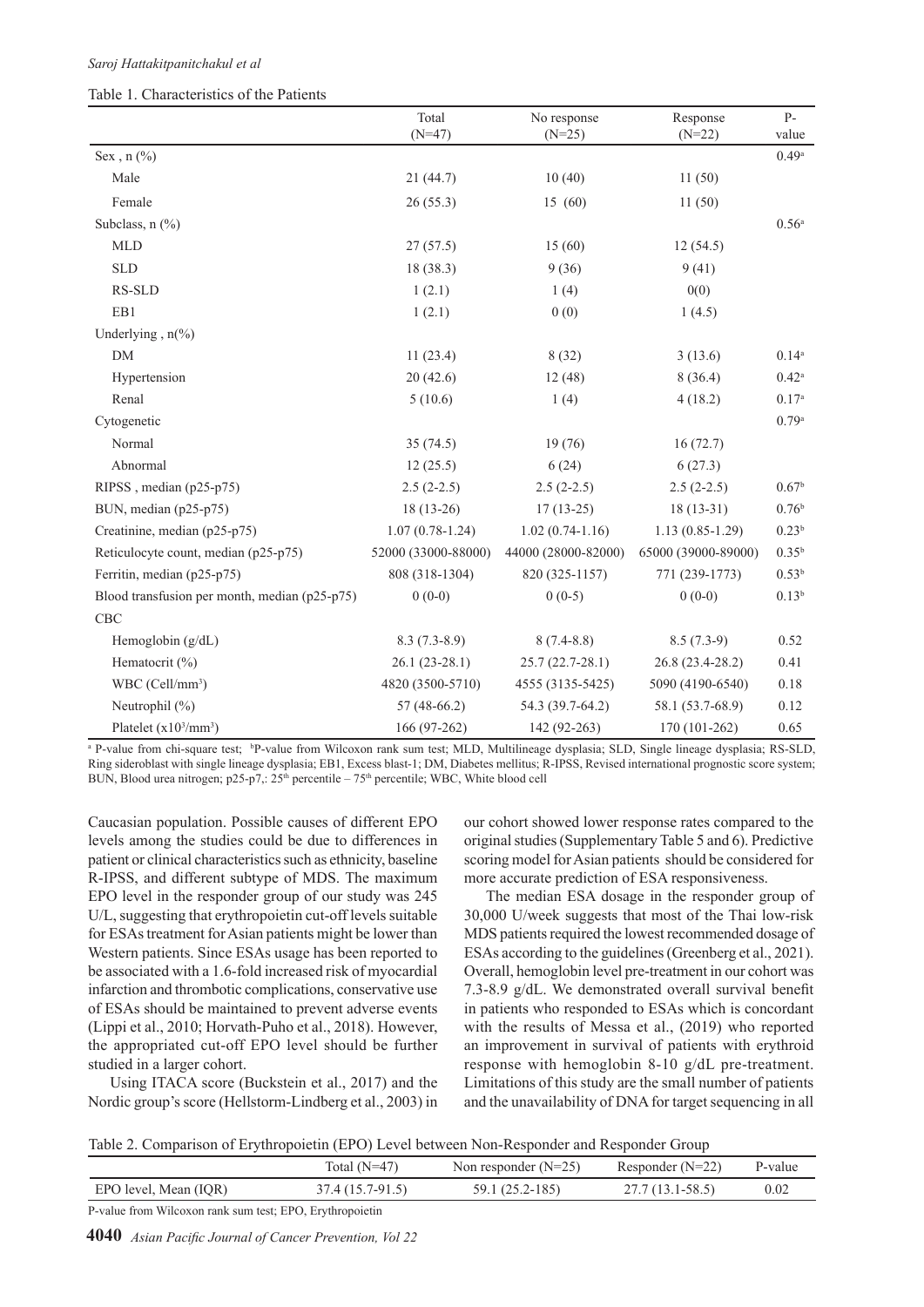| Table 3. Comparison of CBC between Non-Responder Group and Responder Group |                   |                        |                   |              |  |  |  |
|----------------------------------------------------------------------------|-------------------|------------------------|-------------------|--------------|--|--|--|
|                                                                            | Total $(N=47)$    | Non responder $(N=25)$ | Responder (N=22)  | P-value      |  |  |  |
| Hemoglobin $(g/dL)$                                                        |                   |                        |                   |              |  |  |  |
| Week 0                                                                     | $8.3(7.3-8.9)$    | $8(7.4-8.8)$           | $8.5(7.3-9)$      | $0.52$ ; Ref |  |  |  |
| Week 4                                                                     | $9.1(7.4-10.4)$   | $7.7(6.2-9.3)$         | $10.3(8.9-11.6)$  | < 0.001      |  |  |  |
| Week 8                                                                     | $9.4(7.7-10.9)$   | $8.1(6.9-9.4)$         | $10.9(10.3-12.7)$ | < 0.001      |  |  |  |
| Hematocrit $(\% )$                                                         |                   |                        |                   |              |  |  |  |
| Week 0                                                                     | $26.1(23-28.1)$   | $25.7(22.7-28.1)$      | 26.8 (23.4-28.2)  | $0.41;$ Ref  |  |  |  |
| Week 4                                                                     | 28 (22.6-32.8)    | 23.1 (18.8-29.8)       | $31.6(28-37.1)$   | < 0.001      |  |  |  |
| Week 8                                                                     | 29.9 (24.8-33.1)  | 26.2 (22.9-29.4)       | 33.4 (32.4-40.6)  | < 0.001      |  |  |  |
| WBC (Cell/mm3)                                                             |                   |                        |                   |              |  |  |  |
| Week 0                                                                     | 4820 (3500-5710)  | 4555 (3135-5425)       | 5090 (4190-6540)  | $0.18$ ; Ref |  |  |  |
| Week 4                                                                     | 4800 (3280-5890)  | 4280 (2740-6010)       | 5250 (3889-5770)  | 0.93         |  |  |  |
| Week 8                                                                     | 4105 (2820-7310)  | 3950 (2675-6205)       | 4445 (3465-8195)  | 0.54         |  |  |  |
| Neutrophil (%)                                                             |                   |                        |                   |              |  |  |  |
| Week 0                                                                     | $57(48-66.2)$     | 54.3 (39.7-64.2)       | 58.1 (53.7-68.9)  | $0.12$ ; Ref |  |  |  |
| Week 4                                                                     | 57.4 (38.3-64.5)  | $46(34.4-63.1)$        | $60.3(48.8-72.6)$ | 0.17         |  |  |  |
| Week 8                                                                     | $57.5(43.9-66.5)$ | $50.6(38.6-61)$        | $63(51.7-70.3)$   | 0.04         |  |  |  |
| Platelet (x103/mm3)                                                        |                   |                        |                   |              |  |  |  |
| Week 0                                                                     | $166(97-262)$     | $142(92-263)$          | $170(101-262)$    | 0.65; Ref    |  |  |  |
| Week 4                                                                     | 200 (88-274)      | 213 (84-354)           | 155 (101-242)     | 0.11         |  |  |  |
| Week 8                                                                     | 141 (80-284)      | $115(74-264)$          | 154 (106-337.5)   | 0.86         |  |  |  |

Data present Median (25<sup>th</sup> percentile- 75<sup>th</sup> percentile), P-value from Generalized estimating equations (GEE) with linear model; WBC, White blood cell



Figure 3. Overall Survival Rate in Responder and Non-Responder Groups

patients. However, this is one of the few studies in Asia that incorporated NGS data into clinical information. Further studies with a larger number of patients from Asia are recommended. Administering reduced dosages, i.e., 20,000 U per week or more with the spread-out schedule i.e., 30,000 U per every 10 days in Asian population, would be an interesting issue to be investigated.

In conclusions, results of this study showed that low serum erythropoietin (EPO) levels were associated with erythroid response to ESAs. EPO levels in the Thai MDS were lower than those of the Western MDS. Patients who achieved erythroid response from ESAs treatment showed better survival benefit than the non-responders.